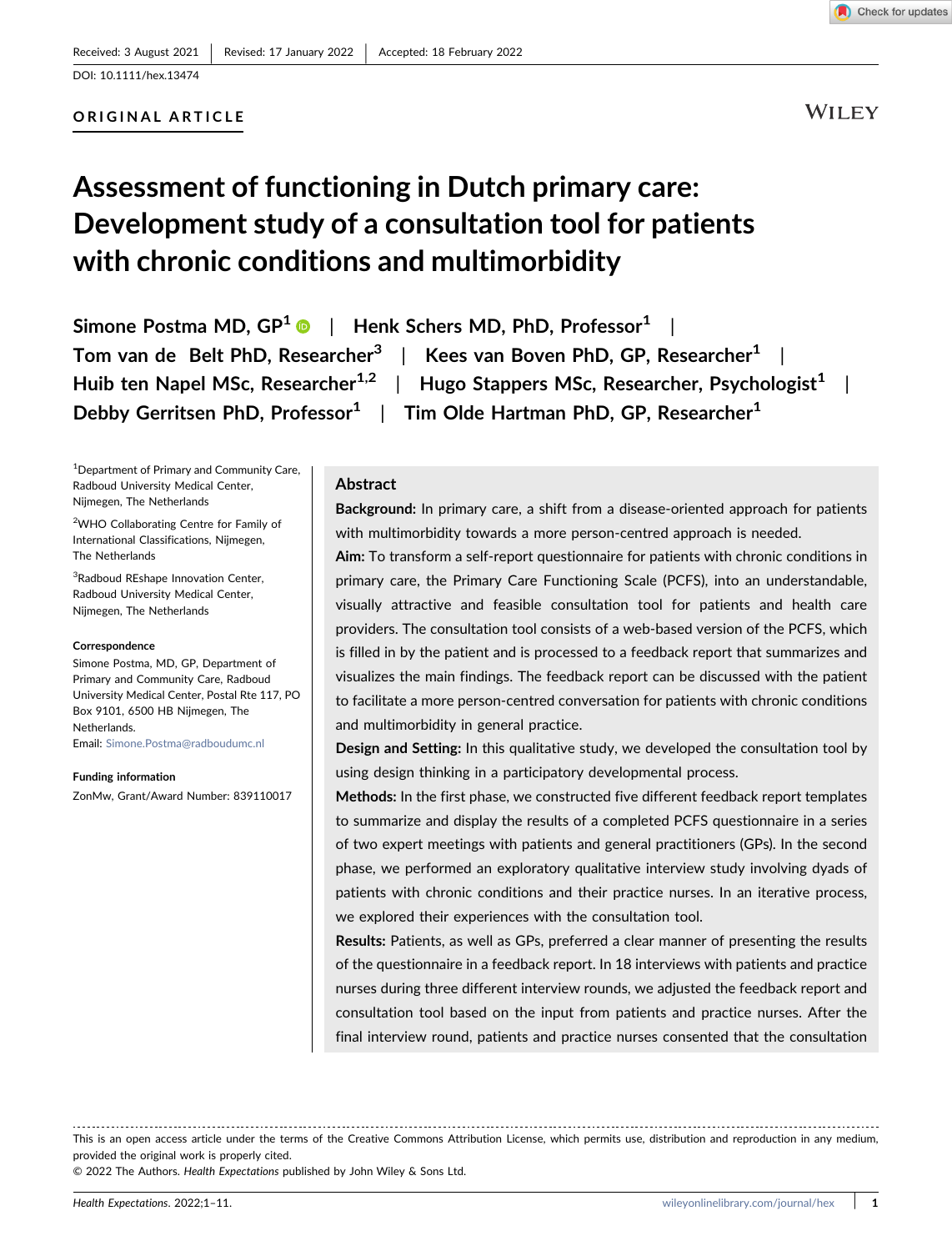tool was useful for having a more in‐depth consultation about functioning and patients' preferences when integrated into the regularly scheduled consultations. Conclusion: We were able to develop an understandable and feasible consultation tool that is applicable in already existing chronic disease management programmes in general practice in the Netherlands.

Patient or Public Contribution: To increase the understandability and feasibility of the consultation tool, we collaborated with end‐users and actively involved patients, GPs and practice nurses in a participatory development process.

#### KEYWORDS

consultation tool, design thinking, disability and health, International Classification of Functioning, multimorbidity, participatory development process, primary care

## 1 | INTRODUCTION

The number of patients with chronic morbidity and multimorbidity in general practice is still increasing. $1$  This poses a major challenge for health care providers, such as general practitioners (GPs) and practice nurses. In the Netherlands, almost all citizens are listed in one general practice. The care for chronic conditions, such as diabetes mellitus (DM), cardiovascular diseases (CVDs) and chronic obstructive pulmonary disease (COPD) is generally organized in disease management programmes operated by GP co‐operatives. Patient care itself for these conditions is provided by practice nurses in their own GP practice, supervised by GPs. Management and follow-up are based on the practice guidelines of the Dutch College of General Practitioners. Guidelines for patients with chronic morbidity are elaborately focusing on one disease and disease‐ related outcome measures. $2$  However, focusing on a single condition may lead to less attention for the impact of having multiple chronic conditions on the level of daily functioning.  $3,4$  Patients with multimorbidity report reduced levels of daily functioning, physical well-being and quality of life, and have worse health outcomes compared to patients without chronic morbidities.<sup>[5](#page-7-3)–8</sup> Patients with multiple chronic conditions also experience barriers to self‐care, for instance, engaging in activities promoting physical and psychological health and managing the impact of the illness on physical, psychological and social functioning. $9-11$  $9-11$  A disease-oriented approach for patients with multiple chronic conditions in general practice, therefore, has serious limitations, and a more person‐ and context‐centred approach that focuses on the consequences of chronic conditions and multimorbidity in daily life is needed. However, professionals in primary care are hardly equipped nor trained to explore patients' levels of functioning and preferences.

Recently, we developed a self‐report questionnaire that assesses the different aspects of functioning and satisfaction in patients with chronic conditions in primary care; the Primary Care Functioning Scale (PCFS). $12$  The PCFS is based on the International Classification of Functioning, Disability and Health. It can be used as a valid and reliable questionnaire for measuring the level of functioning in

individual patients of 50 years or older with multiple chronic conditions.<sup>13</sup> The PCFS might also be a suitable tool to enhance a discussion about the patient's level of functioning during consultations and might help the practice nurse and GP to adopt a more person- and context-centred approach in which the consequences of multiple chronic conditions are addressed.

The aim of this study was to develop a consultation tool out of the PCFS questionnaire for general practice. The consultation tool consists of a web‐based version of the PCFS, which is filled in by the patient and is processed to a feedback report that summarizes and visualizes the main findings. The feedback report can be discussed with the patient to facilitate a more person‐centred conversation for patients with chronic conditions and multimorbidity in general practice.

## 2 | METHODS

#### 2.1 | Study design and setting

The consultation tool was developed by using the principles of human‐centred design; that is, a participatory development process, with the active involvement of patients, GPs and practice nurses. $14-17$  $14-17$  The human-centred design approach is used in healthcare to develop services, physical spaces and processes that meet the needs of health care providers and patients. It involves the perspectives of end‐users and includes methods, such as brainstorming and discussions, identifying user needs and collaboration. Typically, human-centred design follows the principles, such as empathize, define, ideate, prototype and test in subsequent phases. $^{18}$  To transform a completed PCFS questionnaire into a consultation tool that can be used in daily consultations between the patient and the health care provider, we formulated the following requisites for the consultation tool: (1) the PCFS questionnaire can be completed by patients at home and automatically generates a feedback report based on the results, (2) this feedback report is feasible for use by patients and their health care provider during a consultation to discuss a patient's functioning. The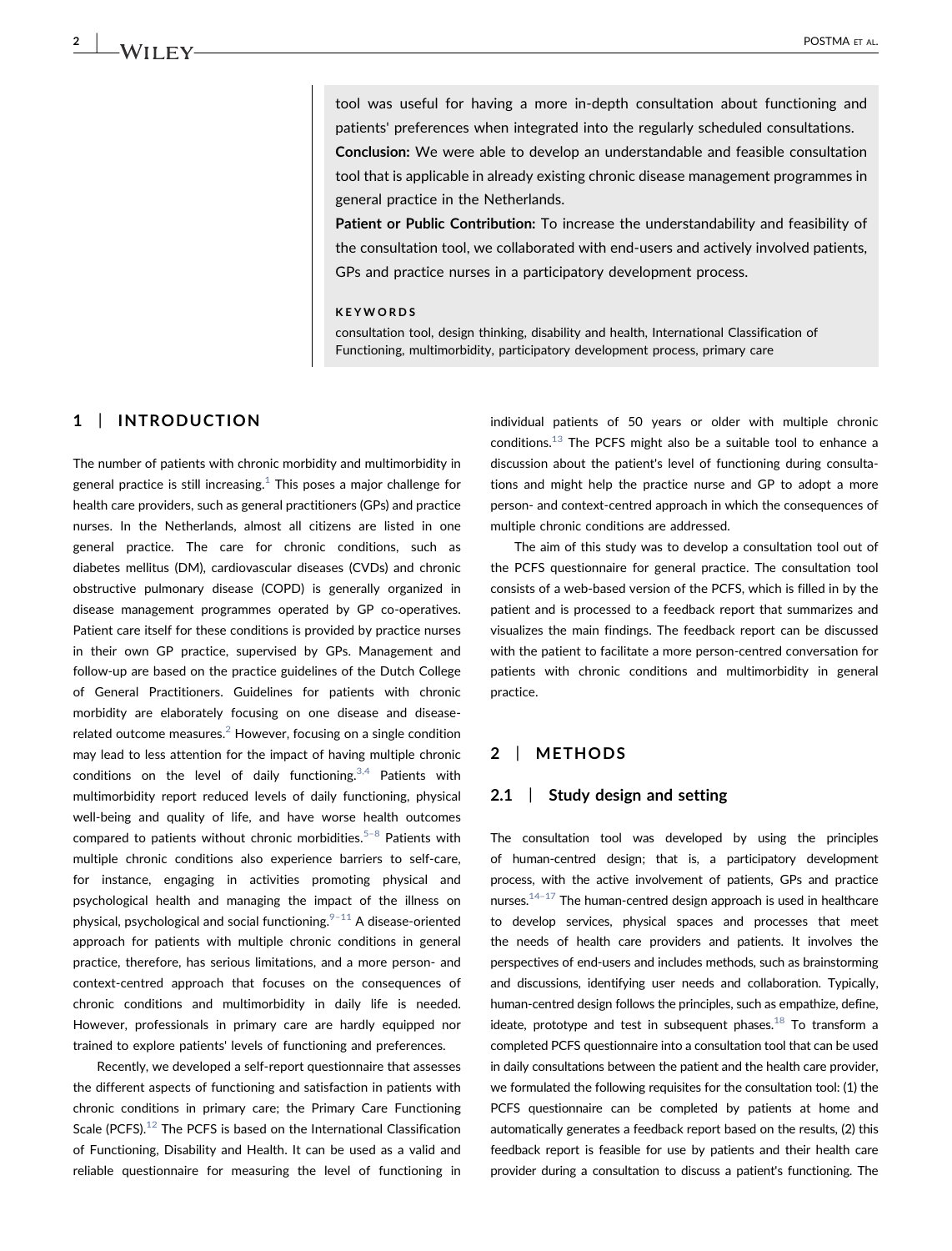consultation tool was developed in two phases. At the beginning of the study, we aimed to develop the consultation tool for patients and health care providers in general practice, primarily GPs. However, during the process, it became clear that the usage of this consultation tool suited the practice nurse more than the GP.

In the first phase (A), patients, GPs and researchers developed different feedback report templates that provide a summary of the results of the PCFS questionnaire. In the second phase (B), these feedback report templates were tested in consultations among patients and practice nurses in an iterative interview study.

### 2.2 | Participants

For the development of the feedback report template in Phase A, six patients with chronic conditions included in chronic disease management programmes in their general practice were invited to participate in two expert panel meetings. These patients were selected by their GP and we asked the GPs to maximize the variance in age, education, life experience and estimated level of functioning of their patients. The patients were age 50 years or older with the presence of DM 1 or 2, COPD/asthma or a CVD and already familiar with the PCFS from a previous validation study. They consented at that time that they may be contacted for follow-up studies.<sup>[12](#page-7-5)</sup> Next to the six patients, the expert panel consisted of their three GPs and three researchers, representing both patient and professional expertize in chronic conditions.

For the interview study among patients and practice nurses in Phase B, we recruited 18 participants (nine dyads of a patient with multiple chronic conditions and their practice nurse) from seven different primary care practices located in urban and rural areas within the Radboudumc Practice‐Based Research Network, The Netherlands. Patients had to participate in chronic disease management programmes for DM, COPD/asthma or CVD.

Nine practice nurses each randomly invited one patient with DM, COPD/asthma or CVD above the age of 50 years to participate in this study. The study was carried out according to Dutch legislation and the declaration of Helsinki. The accredited Medical Research Ethics Committee Radboudumc Nijmegen gave clearance to conduct the study (registration number 2017‐3936).

From every patient and practice nurse, informed consent was obtained; patients and practice nurses were able to withdraw their consent at any time.

#### 2.3 | Development of feedback report templates

In a series of two subsequent expert meetings, patients and GPs collaborated within an expert panel and discussed key features of the results of the questionnaire that were deemed relevant for the feedback report template. To identify the feedback report's user needs, patients and GPs were asked which results from the questionnaire were important to report for the patient and the

professional. Also, they were asked to illustrate in drawings using colours, figures, tables, graphics and emoticons, how the results of the questionnaire are preferably reported. After the second expert meeting, on the basis of the discussions, five different feedback report templates could be constructed for use in the second phase of this study (Figure [A1](#page-9-0)).

#### 2.4 | Testing with patients and practice nurses

Patients participating in chronic disease management programmes were asked by their practice nurse to complete the PCFS questionnaire at home. Next, patients discussed the results of the questionnaire and feedback report templates within 2 weeks in a 20‐min consultation with the practice nurse. After the consultation, patients and practice nurses were interviewed separately about the experiences with the use of the questionnaire, feedback report templates and the consultation.

#### 2.4.1 | Interview procedure

An interview guide was developed for the interviews with the patients and practice nurses based on the Consolidated Framework for Implementation Research (CFIR; see Table [1](#page-3-0) for topics). In addition, the different feedback report templates were demonstrated to the patients and practice nurses during the interviews. All face-toface interviews were conducted at the patient's home and practice nurse's practice. Interviews lasted 30–60 min and were conducted by two researchers; one researcher conducted the interviews in the first round (F. H.; medical student) and a second researcher conducted the interviews in the following interview rounds (S. P.; GP and PhD student). All interviews were recorded on audiotape and transcribed verbatim afterwards.

### 2.4.2 | Analysis of the interviews

The interviews of the first round were analysed by using constant comparison analysis, an iterative process of coding, analysis and discussion.<sup>[19](#page-8-1)</sup> After the first round of interviews, two researchers (F. H. and S. P.) independently read all transcripts several times to familiarize themselves with the data. Each analysis was compared and discussed in a consensus meeting. After the interviews from round 1, two researchers defined categories independently and these were discussed with a third researcher (T. o. H.; GP and PhD). The developing categories were constantly matched with the transcripts and saturation was reached until no new categories were found during this coding process. Different themes in patients' and practice nurses' experiences emerged from this process of coding, analysis and discussion (constant comparative analysis).<sup>[19](#page-8-1)</sup> For the second round of interviews, two researchers (S. P., K. v. B.; GP and PhD) analysed the data from the transcripts independently based on the identified themes in the first round of interviews. Revisions were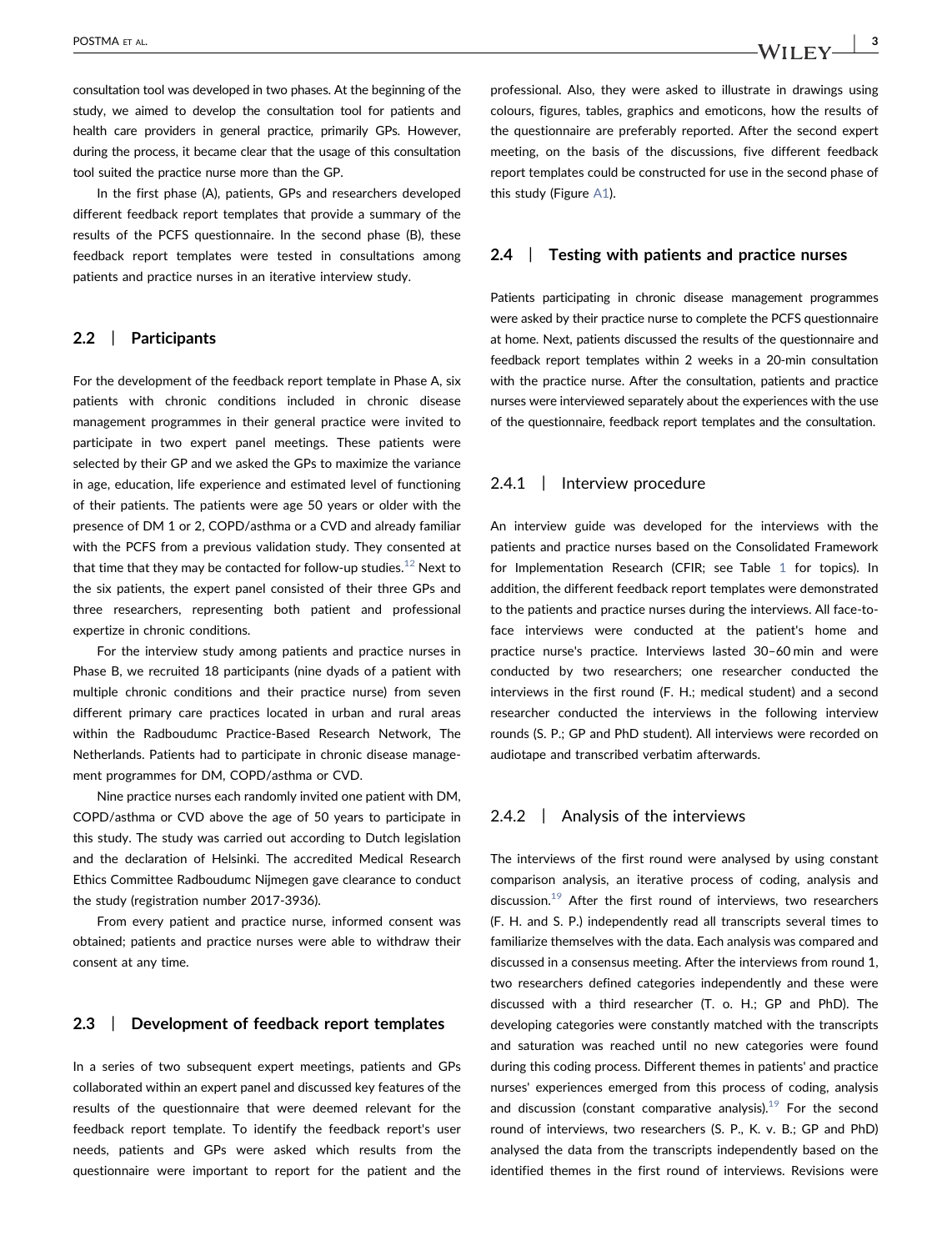# 4 | POSTMA ET AL.

#### <span id="page-3-0"></span>TABLE 1 Interview guide topic box

| <b>Patient</b>                                                                                                                   | Practice nurse                                                                                                             |
|----------------------------------------------------------------------------------------------------------------------------------|----------------------------------------------------------------------------------------------------------------------------|
| Questionnaire                                                                                                                    | Questionnaire                                                                                                              |
| How did you experience the questionnaire in general?                                                                             | How did you experience the questionnaire in general?                                                                       |
| What do you think about the relevance of the questions?                                                                          | What do you think about the relevance of the questions?                                                                    |
| Do the questions provide more insight in your daily functioning?                                                                 | Do the questions provide more insight in your patient's daily function?                                                    |
| Is the questionnaire relevant for your practice nurse and in which way?                                                          | Is the questionnaire relevant for you as a professional and in which way?                                                  |
| Can you provide suggestions for improving the questionnaire?                                                                     | Can you provide suggestions for improving the questionnaire?                                                               |
| Presentation of the feedback report template                                                                                     | Presentation of the feedback report template                                                                               |
| What do you think about template $1-5$ ?                                                                                         | What do you think about template $1-5$ ?                                                                                   |
| Do you prefer any template and why?                                                                                              | Do you prefer any template and why?                                                                                        |
| Do you have any suggestions that could improve the design of the template?                                                       | Do you have any suggestions that could improve the design of the<br>template?                                              |
| Do you think that the practice nurse and patient should receive the same<br>feedback report?                                     | Do you think that the practice nurse and patient should receive the same<br>feedback report?                               |
| Applicability questionnaire and feedback report                                                                                  | Applicability questionnaire and feedback report                                                                            |
| How did you prepare the consultation?                                                                                            | How did you organize the consultation?                                                                                     |
| How did you experience a consultation that focuses on your own functioning?                                                      | How did you experience a consultation that focuses on the functioning of<br>your patient?                                  |
| Did the feedback report and/or consultation about functioning motivate you<br>to improve your functioning in daily life and how? | Did the feedback report and/or consultation about functioning affect the<br>way you provide care to your patient and how?  |
| When should the results of the questionnaire be discussed?                                                                       | When should the results of the questionnaire be discussed?                                                                 |
| Would you like to have a training or instruction in how the consultation tool<br>can be used?                                    | Would you like to have a training or instruction in how the consultation tool<br>can be used?                              |
| When do you want to receive the results of the questionnaire?                                                                    | When do you want to receive the results of the questionnaire?                                                              |
| How much time should there be between the completion of the questionnaire<br>and the consultation with the practice nurse?       | How much time should there be between the completion of the<br>questionnaire and the consultation with the practice nurse? |
| In which way should the consultation tool be integrated in the periodic checks<br>of a patient with a chronic condition?         | In which way should the consultation tool be integrated in the periodic<br>checks of a patient with a chronic condition?   |
| How do you see the role of the practice nurse in relation to the<br>consultation tool?                                           | How do you see the role of the practice nurse in relation to the<br>consultation tool?                                     |

made in the feedback report template and the structure of the consultation between the patient and the practice nurse, based on the emerged difficulties, problems and suggestions from the preceding analysis in a consensus procedure by three researchers (S. P., K. v. B., T. o. H.). As we analysed the data in an iterative process, the process of data collection continued until no more new difficulties, problems, and suggestions were mentioned by practice nurses or patients.

## 3 | RESULTS

## 3.1 | Development of feedback report templates

Patients and GPs revealed the following results from the questionnaire as important and relevant to include in the feedback report

according to the patient and GP: (1) answers scored with a problem and (2) answers scored with dissatisfaction. Most patients and GPs preferred that the results of the PCFS were reported in written text (vs. the use of images and figures). Regarding the content of the presentation in the feedback report of the results, there was a variety of opinions among patients and GPs about (1) whether the level of the problem should be reported (from a mild problem to severe problem), (2) the need for a sum score of the items, (3) the use of colour in expressing the level of problem and satisfaction, (4) the use of symbols to illustrate the item, (5) the use of symbols with a facial expression (i.e., emoji) to illustrate the level of satisfaction and (6) whether to display changes over time in the level of functioning. After the second expert meeting, based on the input from patients and GPs, five different feedback report templates were constructed to use for further development in the subsequent testing with patients and practice nurses (Figure [A1\)](#page-9-0).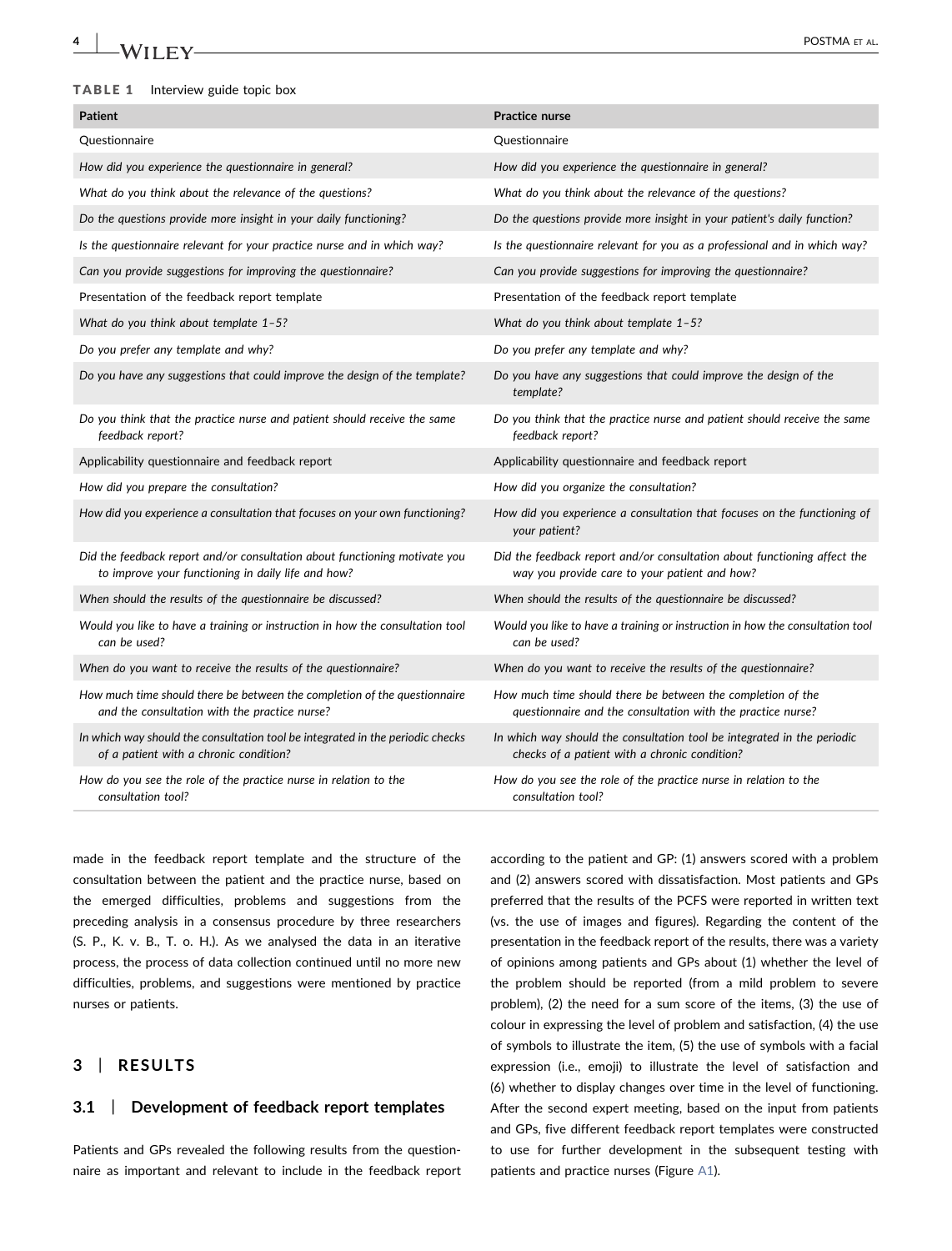#### 3.2 | Testing with patients and practice nurses

In total 18 participants (nine dyads of one patient and one practice nurse) consented to participate. They were interviewed in the period from October 2018 to March 2020. The participants' characteristics in relation to the chronic disease management programme are presented in Table [2.](#page-4-0) In the first round of interviews, three dyads participated; in the second round of interviews, three other dyads participated, and in the third round a further two dyads participated.

We could identify four relevant main themes of experiences with the consultation tool in general practice: (1) content of the questionnaire, (2) feedback report template (i.e., presentation of the results), (3) communication about functioning during a consultation and (4) applicability of the consultation tool in daily practice. In the following section, the results of the different interview rounds will be presented per theme and which identified difficulties, problems and suggestions resulted in a revision of the consultation tool after an interview round.

#### 3.2.1 | Content questionnaire

All patients and practice nurses were positive about the content of the PCFS questionnaire consistently through every interview round. Also, all practice nurses indicated that the PCFS is a complete, extensive and broad questionnaire capturing the relevant aspects of functioning. The questionnaire provided the practice nurses with more knowledge about their patients' daily functioning, and this was regarded as an additional value in the care for their patients.

> Extensive. So, clearly quite different areas: psychosocial, emotional and physical too. That diversity was very clear in the questionnaire. Well, it really gives you more information about the patient. I've actually known this patient for years, but I really learned new things […]

Of course, when you have a short consultation you always discuss a small, specific subarea, mainly to do with the disease and the disorders. And now I have a bit of a better picture of 'hey, who is she exactly? What does she do in her spare time?' So it helped me get to know her a bit better. (Nurse practitioner: female, expertize DM, COPD/asthma—Round 1)

All patients indicated that the PCFS provided a good and complete impression of the different aspects of their own functioning and that the items of the questionnaire captured important, personal and relevant information for the health care professionals about themselves.

## 3.2.2 | Feedback report templates

The analyses of the first six interviews with patients and practice nurses demonstrated important difficulties and problems with the interpretation of the different feedback report templates. For example, one template illustrated problems in functioning in the first column and satisfaction levels with emoticons in the second column (Figure [A1\)](#page-9-0). Patients and practice nurses interpreted the level of satisfaction as the level of the problem in functioning differently than the researchers intended. For example, the template illustrated there was a problem in sleeping in the first column and the second column indicated that there was no dissatisfaction about the experienced problem in sleeping. Most practice nurses and patients interpreted that there was no problem with sleeping.

> Right, then I start to get doubts because I thought 'I sleep well, so that's the smiley' but that's apparently not the function. So that might get a bit confusing. (Patient: female, 78 years—Round 1)

#### <span id="page-4-0"></span>TABLE 2 Participants' characteristics

| Couple         | <b>Patient</b><br>Participation chronic disease management programme(s) (age in years, gender) | <b>Practice nurse</b><br>Expertize |
|----------------|------------------------------------------------------------------------------------------------|------------------------------------|
| 1              | COPD (62, female)                                                                              | DM, COPD/asthma (female)           |
| 2              | DM (71, female)                                                                                | DM, COPD/asthma, and CVD (female)  |
| 3              | DM (78, female)                                                                                | DM, COPD/asthma, and CVD (female)  |
| $\overline{4}$ | DM and CVD (62, female)                                                                        | DM, COPD/asthma, and CVD (female)  |
| 5              | DM and COPD (73, male)                                                                         | DM, COPD/asthma, and CVD (female)  |
| 6              | DM (53, female)                                                                                | DM, COPD/asthma, and CVD (female)  |
| 7              | DM (70, female)                                                                                | DM, COPD/asthma, and CVD (female)  |
| 8              | DM and CVD (68, female)                                                                        | DM, COPD/asthma, and CVD (female)  |
| 9              | $CVD$ (59, male)                                                                               | CVD (female)                       |

Abbreviations: COPD, chronic obstructive pulmonary disease; CVD, cardiovascular disease; DM, diabetes mellitus.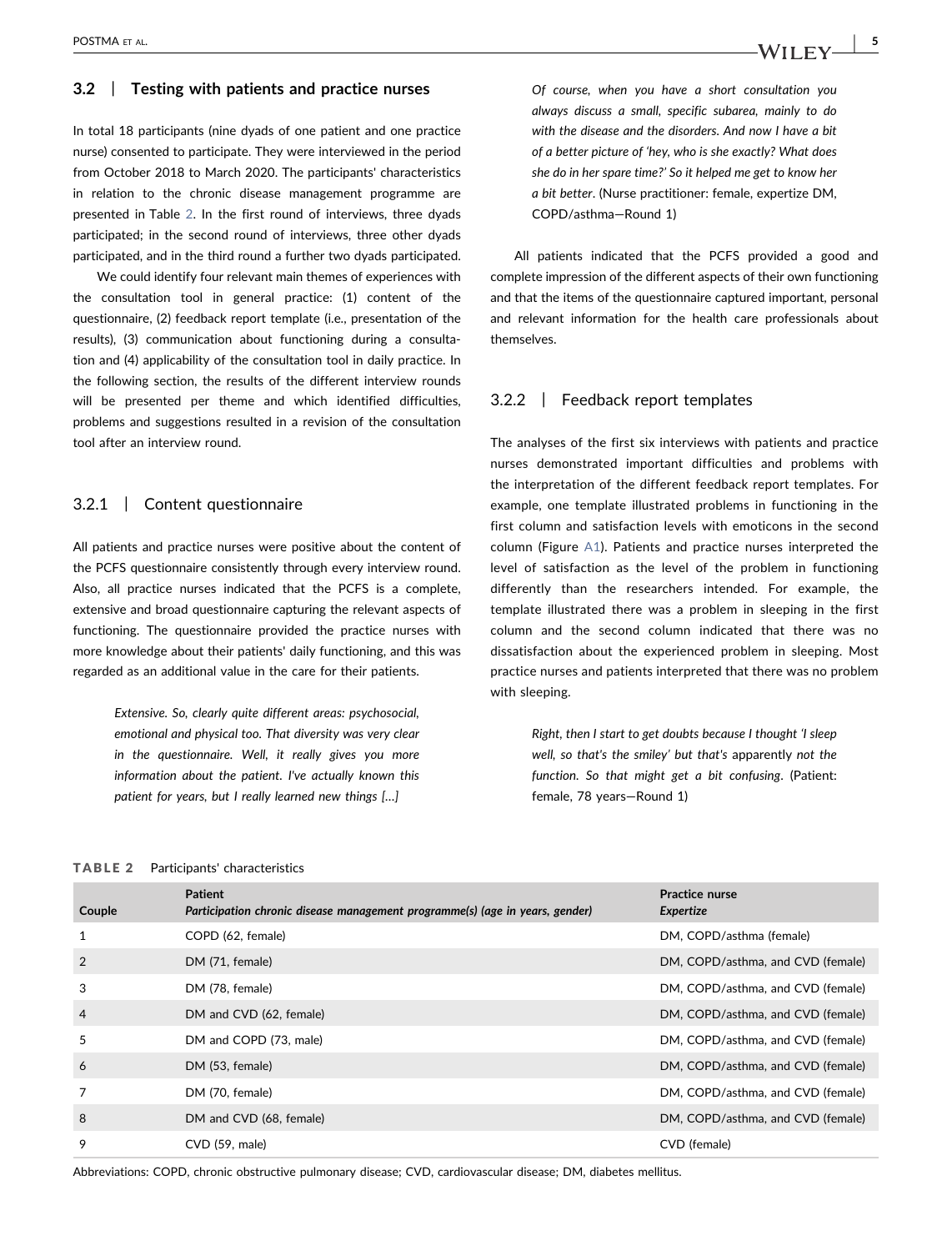Also, patients and practice nurses found the addition of the use of symbols in the templates confusing, or difficult to understand what the symbol was representing or of no added value.

> The younger generation will like that symbol smiley with a 'zzz' (sleeping symbol). An elderly, or my father, would not understand what it means. (Patient: female, 62 years—Round 1)

Based on the emerging difficulties and problems with the understandability of the feedback report templates in all of the first interviews with patients and practices nurses, we constructed a new feedback report template that included only the basic requirements mentioned by patients and GPs in the preceding development of the feedback templates: A written feedback report, including items scored with a problem and/or items scored as dissatisfaction, in addition to the levels of the problems in functioning and satisfaction. After the adjustments made in the feedback report, no more difficulties and problems nor new suggestions were mentioned by patients and practice nurses in the following interview rounds regarding the understandability of the feedback report or preferences in the layout of the feedback report.

## 3.2.3 | Communication about functioning during a consultation

Patients experienced that the consultation focused on the various aspects of functioning and that this differed from the regular follow‐up consultations. They regarded this as a positive change of the consultation and mentioned the consultation as being pleasant, personal and relevant.

> It was much more personal. We got to talk about things that I've often thought I'd like to say something about but didn't come up in the check‐up because you just got those 'yes', 'no', 'yes', 'no' questions, right? […] For example, I had this pain in my body and I'd mentioned it a couple of times but then you got the next question so you never got an answer to it. (Patient: female, 53 years—Round 2)

Practice nurses considered the results of the PCFS as a useful tool to reach a more in‐depth consultation about functioning. In general, practice nurses found that the consultation provided more information about the different aspects of a patient's functioning, also for practice nurses with a long-term nurse-patient relationship.

> You can give people this very clear feeling of 'I see you, you haven't come here because…, I see what you're struggling with, what's important to you'. […] I think that could be really nice for people. […] That they definitely feel someone is listening and that they say that too. (Nurse practitioner: female, expertize DM, COPD/asthma and CVD—Round 2)

## 3.2.4 | Applicability of the consultation tool in the daily practice

During the first round of interviews, practice nurses indicated that they found it difficult to structure the consultation and it was not clear what needed to be discussed exactly during the consultation. The consultation lengths exceeded the suggested duration of 20 min because all the problems and dissatisfactions were discussed, and in general the practice nurses were missing clear instruction.

> So I do think it is important for the nurse practitioner to get some instructions in advance. […] But it did cost me quite a lot of time. Twenty minutes? With these questions —so many? I definitely can't manage that. [Laughs]. (Nurse practitioner: female, expertize DM, COPD/ Asthma and CVD—Round 1)

After round 1 of the interviews, based on the experiences and suggestions from the practice nurses, clear instructions for the consultation for the practice nurses were created in which the consultation should clarify the patient's: (1) current problems, (2) needs (i.e., satisfaction levels) and (3) preferences to change certain specific limitations of functioning and help to set achievable goals with defined actions necessary to reach these goals. After the second round of interviews, practice nurses were satisfied with the instructions that helped them to structure their consultation with the patient in approximately 20–30 min. In relation to the instructions, after interview round 2, it was suggested that the consultation should focus on one or two problems in functioning from the feedback report that is chosen in a consensus between the patient and the practice nurse because of the limited time of the consultation to discuss all problems. After the new adaptations of the practice nurses' instructions, no new problems and suggestions were mentioned in the third round of interviews.

Practice nurses indicated that the conversation about functioning should be integrated with the existing regular follow‐up consultations of the chronic disease management programmes to be able to stimulate improvement in certain aspects of functioning.

> I would link it to the regular consultations. […] yes, with some diabetes patients I reckon you can say, hey, I see this, or I think that's related to the diabetes or even a consequence of it, so let's talk about that next time. (Nurse practitioner: female, expertize DM, COPD/Asthma and CVD—Round 2)

Patients also argued that an integration of the consultation with the existing regular follow‐up for the chronic disease is preferred because of better time management.

> Then you have indeed covered everything at that point, otherwise you have to come back for something else in two weeks' time, let's say, and I can imagine that being a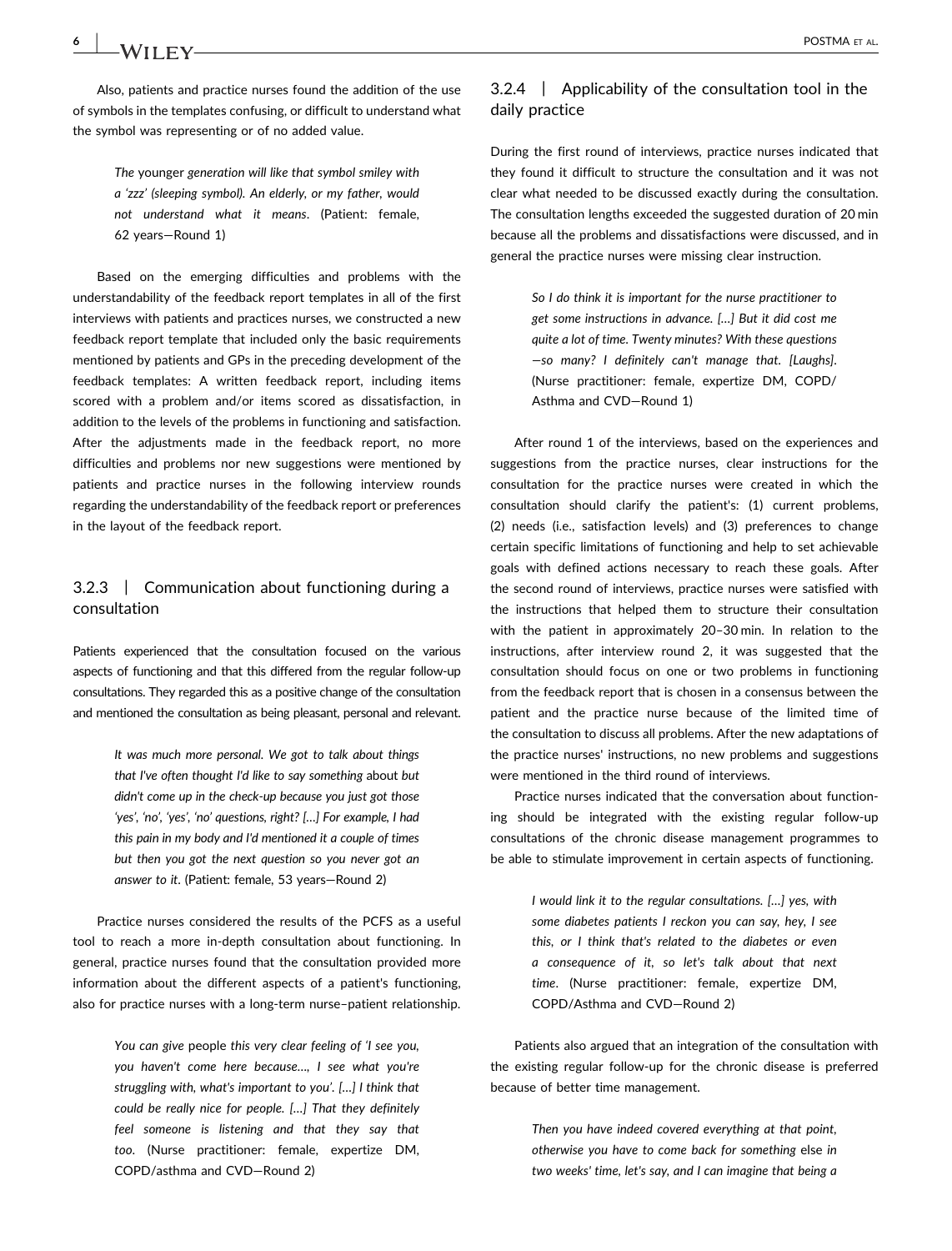problem, people saying 'what, do I have to come again?' [...] I would indeed prefer... right, that it should fit in with that overall… right, so you say, now I know where I'm at. (Patient: male, 73 years—Round 2)

In the third round, the consultation about functioning was integrated into the existing follow‐up consultation for the chronic disease. Patients indicated that it felt in place to discuss problems and difficulties in their daily functioning in combination with their regular consultation with the practice nurse and no new problems, difficulties or suggestions were mentioned by patients. Also, the instruction to integrate the consultation with the scheduled chronic disease management consultation was clear for practice nurses. A practice nurse from the last interview round indicated that she experienced the combination of the consultation tool and the annual check as 'normal'.

> I basically just went through the annual check‐up calmly and at the start I began with 'right, you filled in the questionnaire and that showed two highlights, right?' and then I basically incorporated those two points in the conversation. And I found the annual check‐up didn't feel that different at all to normal. I had the feeling that we covered a lot of ground but those points that he'd suggested, you could delve into them more specifically. I found the explanation I read in advance very clear, the instructions were clear, I really liked that summary, it was very workable, those results. (Nurse practitioner: female, expertize CVD—Round 3)

## 4 | DISCUSSION

#### 4.1 | Summary

In this study, we developed a consultation tool to assess and discuss the functioning of patients with chronic morbidity in the general practice. Through different steps according to the participatory developmental process and by using design thinking we transformed the PCFS questionnaire into an understandable, visually attractive and feasible consultation tool for patients and health care providers. Patients and practice nurses were positive about the added value of a consultation that focuses on the functioning and should be integrated with the regular follow‐up consultations of the chronic disease management programmes in daily practice.

## 4.2 | Comparison with the literature

A number of studies to date have explored the effectiveness of interventions that aim to support the management of multimorbidity

in primary care for improvement in health outcomes.<sup>20</sup> However, results do suggest that more emphasis should be given to the empirical analysis of the impact of multimorbidity on a person's functioning.<sup>[20,21](#page-8-2)</sup>

It is known that health-related self-report questionnaires can motivate patients to reflect on their own health and help to discuss these issues with their clinicians 'in their own words', which supports the communication process and can improve health care outcomes.[22](#page-8-3)–<sup>25</sup>

In this study, we have demonstrated that the results of the PCFS questionnaire can be used as a consultation tool by the patient and the health care provider incorporating the consequences of chronic conditions and multimorbidity on daily life functioning, thereby stimulating personalized healthcare. Practice nurses indicated that they found it useful to connect the problems raised by the PCFS questionnaire with the patients' known chronic diseases and this was an important added value of the consultation tool to their regular care.

The involvement of patients and/or end‐users in a participatory process is widely accepted and is known to be important for developing a successful intervention.<sup>26-[29](#page-8-4)</sup> In another study developing an eHealth tool for patients with complex chronic disease and disability, qualitative research methods were incorporated into a user‐centred design, leading to a major shift in the purpose and design of the prototype tool.<sup>[29](#page-8-5)</sup> This was also the case in our study in which the consultation tool was adapted after every interview round to better suit the needs of the patients and practice nurses in daily practice, for example, most of the developed illustrations with the use of colours, figures, tables, graphics and emoticons in the feedback report were not preferred by patients and practice nurses.

Practice nurses indicated that an important added value of the consultation tool is the connection of the raised problems in functioning with the patients' chronic diseases. However, practice nurses, as well as patients, doubted whether the consultation tool would have this added value when it would be used apart from the existing regular follow‐up consultation.

#### 4.3 | Strengths and limitations

The most important strength of this study is that the consultation tool was developed in collaboration with all stakeholders involved, such as patients, GPs and practice nurses. This is in line with the development and validation of the PCFS in which patients were also actively involved. $12,13$ 

Next to the participatory development process, we used the CFIR framework for the qualitative interviews. The CFIR provides a framework of constructs to increase effective implementation of interventions in healthcare that can be used as a practical guide for systematically assessing the potential barriers and facilitators to overcome potential barriers for implementation at a later stage. $30$ A limitation of this study is that there might be a slight bias in the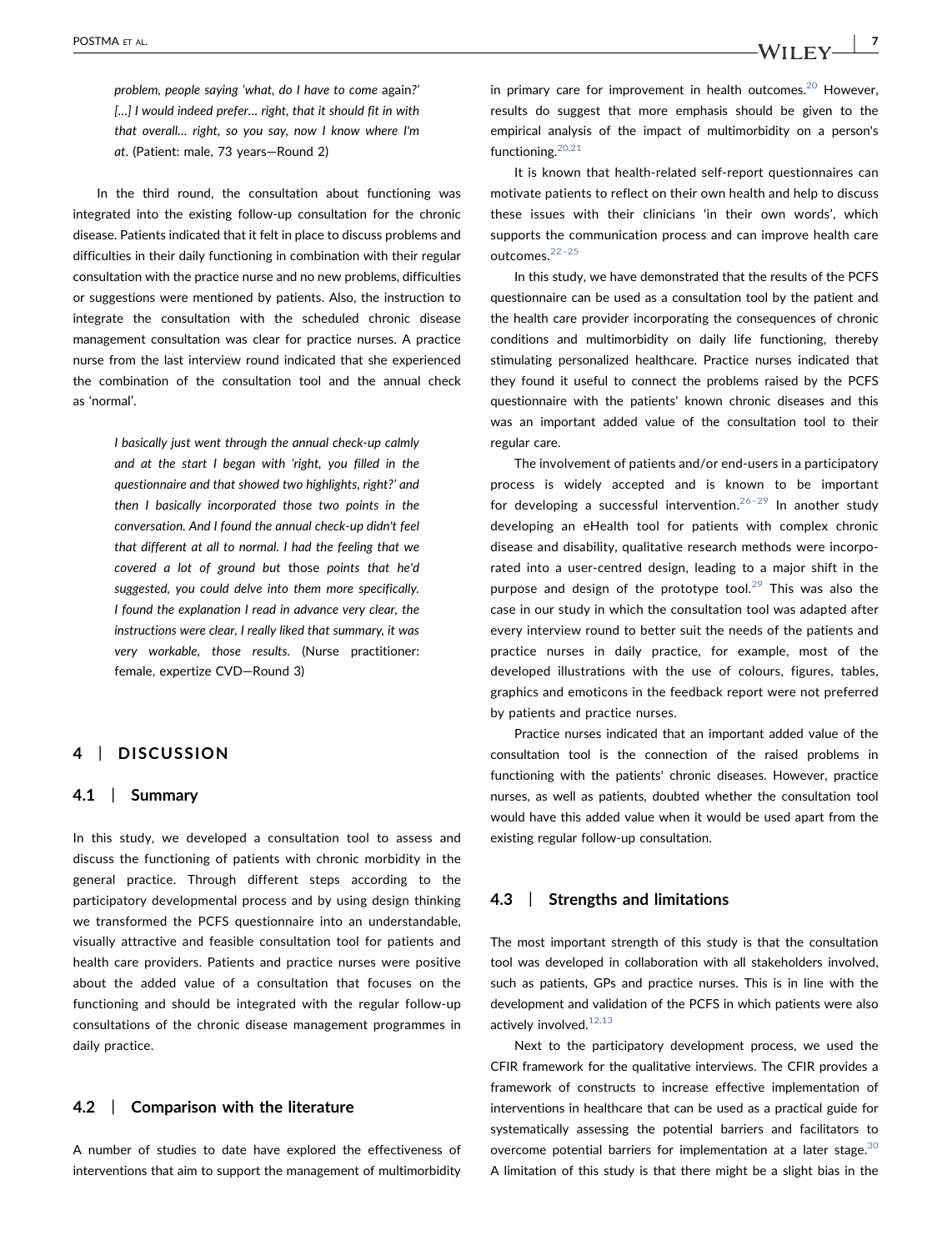8 | **IA/II FIV** | **POSTMA ET AL.** 

recruitment of the patients. Although not intended, female participants were overrepresented in the second part of the study. This may have resulted in differences in individual experiences; however, it is unlikely that this has influenced the acceptability and feasibility of the consultation tool.

## 4.4 | Implications for research and/or clinical practice

Alongside this study, we refined the consultation tool, which now automatically generates a personalized feedback report based on the patient's self‐reported answers to the questionnaire. The final version of the feedback report is presented in Figure [A2](#page-10-0). In the following study, we will test the further feasibility and potential effectiveness of the consultation tool in a randomized control trial in general practice. To answer further questions about the implications of this consultation tool and whether it can be used for managing chronic conditions and multimorbidity more widely, we also need to validate and test the consultation tool for potential effectiveness in other patient populations outside chronic management programmes within the Dutch health care context.

## 5 | CONCLUSION

With the involvement of the stakeholders, we developed an understandable, visually attractive and feasible user‐centred consultation tool for patients and health care providers, which supports the integration of the different aspects of health‐related functioning in existing chronic disease management programmes. The consultation tool can be used in the general practice to shift the regular follow‐up consultations for patients with chronic conditions, that is still mainly focused on single disease outcomes measures, towards a more person‐centred consultation taking the consequences of chronic suffering on health‐related functioning into account.

#### AUTHOR CONTRIBUTIONS

Conceived and designed the analysis: Simone Postma, Henk Schers, Tom van de Belt, Kees van Boven, Huib ten Napel, Hugo Stappers, Debby Gerritsen and Tim olde Hartman. Collected the data: Simone Postma, Henk Schers, Tom van de Belt, Kees van Boven, Huib ten Napel, Fedor Hagema and Tim olde Hartman. Contributed data or analysis tools and performed the analysis: Simone Postma, Henk Schers, Tom van de Belt, Kees van Boven, Huib ten Napel and Tim olde Hartman. Wrote the paper: Simone Postma, Henk Schers, Tom van de Belt, Kees van Boven, Huib ten Napel, Hugo Stappers, Debby Gerritsen and Tim olde Hartman.

## ACKNOWLEDGEMENTS

The authors thank the patients, general practitioners and practice nurses who willingly participated in this study.

## CONFLICTS OF INTEREST

The authors declare that there are no conflicts of interest.

## DATA AVAILABILITY STATEMENT

The data that support the findings of this study are available from the corresponding author upon reasonable request.

#### ORCID

Simone Postma<sup>D</sup> <http://orcid.org/0000-0001-8999-7481>

#### REFERENCES

- <span id="page-7-0"></span>1. Violan C, Foguet‐Boreu Q, Flores‐Mateo G, et al. Prevalence, determinants and patterns of multimorbidity in primary care: a systematic review of observational studies. PLoS One. 2014;9(7): e102149.
- <span id="page-7-1"></span>2. Salisbury C. Multimorbidity: redesigning health care for people who use it. Lancet. 2012;380(9836):7‐9.
- <span id="page-7-2"></span>3. Cabana MD, Rand CS, Powe NR, et al. Why don't physicians follow clinical practice guidelines?: a framework for improvement. JAMA. 1999;282(15):1458‐1465.
- 4. Boyd CM, Darer J, Boult C, Fried LP, Boult L, Wu AW. Clinical practice guidelines and quality of care for older patients with multiple comorbid diseases: implications for pay for performance. JAMA. 2005;294(6):716‐724.
- <span id="page-7-3"></span>5. Kadam U. Redesigning the general practice consultation to improve care for patients with multimorbidity. BMJ. 2012;345:e6202.
- 6. Patrick DL, Kinne S, Engelberg RA, Pearlman RA. Functional status and perceived quality of life in adults with and without chronic conditions. J Clin Epidemiol. 2000;53(8):779‐785.
- 7. Stewart AL, Greenfield S, Hays RD, et al. Functional status and well‐ being of patients with chronic conditions: results from the Medical Outcomes Study. JAMA. 1989;262(7):907‐913.
- 8. Huntley AL, Johnson R, Purdy S, Valderas JM, Salisbury C. Measures of multimorbidity and morbidity burden for use in primary care and community settings: a systematic review and guide. Ann Fam Med. 2012;10(2):134‐141.
- <span id="page-7-4"></span>9. Bayliss EA, Steiner JF, Fernald DH, Crane LA, Main DS. Descriptions of barriers to self‐care by persons with comorbid chronic diseases. Ann Fam Med. 2003;1(1):15‐21.
- 10. Wagner EH, Austin BT, Von Korff M. Organizing care for patients with chronic illness. Milbank Q. 1996;74:511‐544.
- 11. Clark NM, Becker MH, Janz NK, Lorig K, Rakowski W, Anderson L. Self-management of chronic disease by older adults: a review and questions for research. J Aging Health. 1991;3(1):3‐27.
- <span id="page-7-5"></span>12. Postma SAE, van Boven K, Ten Napel H, et al. The development of an ICF‐based questionnaire for patients with chronic conditions in primary care. J Clin Epidemiol. 2018;103:92-100.
- <span id="page-7-6"></span>13. Postma S, Schers H, Ellis JL, et al. Primary Care Functioning Scale showed validity and reliability in patients with chronic conditions: a psychometric study. J Clin Epidemiol. 2020;125:130‐137.
- <span id="page-7-7"></span>14. Blumenthal DS, DiClemente RJ. Community-Based Participatory Health Research: Issues, Methods, and Translation to Practice. Springer Publishing Company; 2013.
- 15. Gillard S, Simons L, Turner K, Lucock M, Edwards C. Patient and public involvement in the coproduction of knowledge: reflection on the analysis of qualitative data in a mental health study. Qual Health Res. 2012;22(8):1126‐1137.
- 16. Backhouse T, Kenkmann A, Lane K, Penhale B, Poland F, Killett A. Older care‐home residents as collaborators or advisors in research: a systematic review. Age Ageing. 2016;45(3):337‐345.
- 17. Ismail S. Participatory health research: international observatory on health research systems. 2009.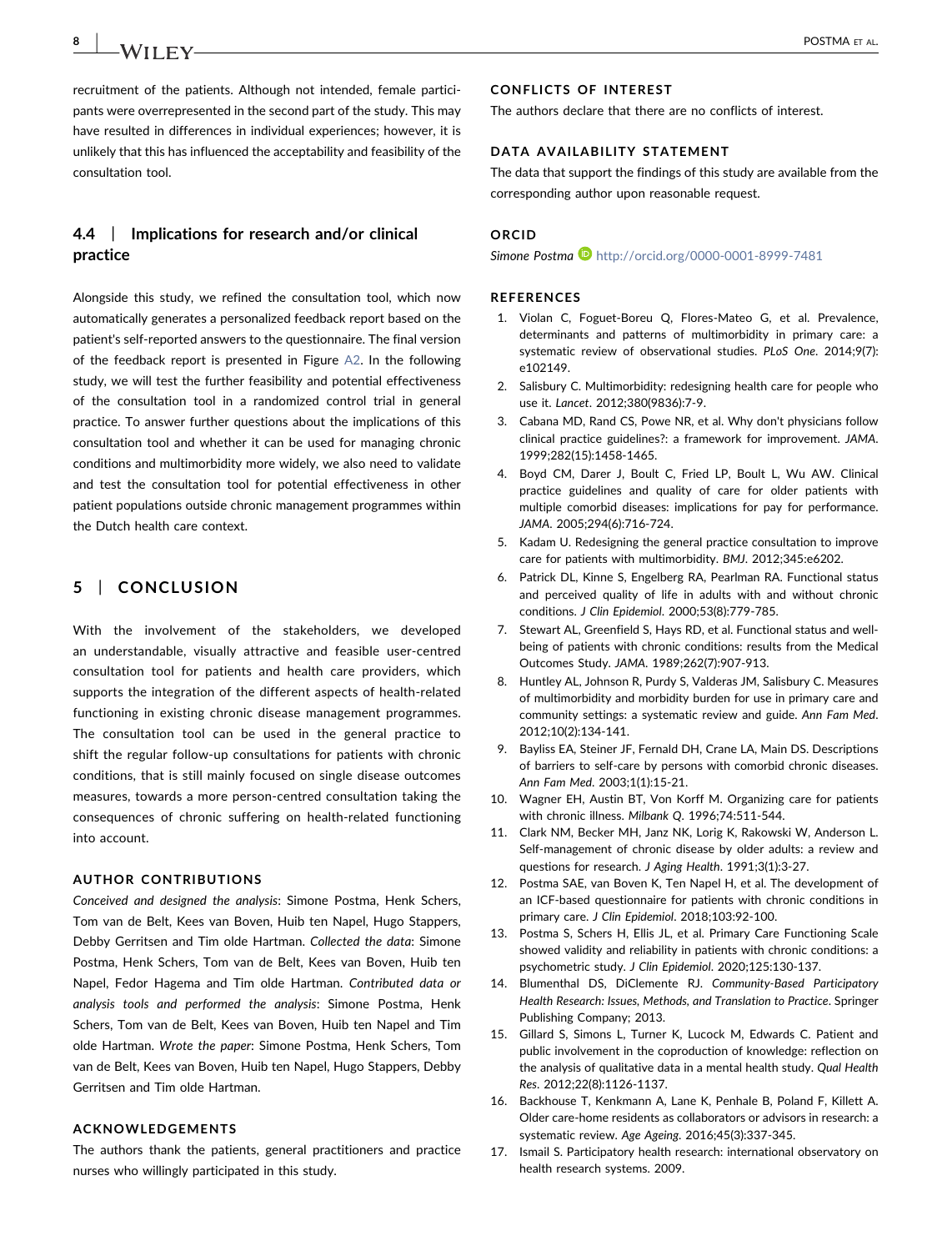- <span id="page-8-0"></span>18. Roberts JP, Fisher TR, Trowbridge MJ, Bent C. A design thinking framework for healthcare management and innovation. Healthcare. 2016;4(1):11‐14.
- <span id="page-8-1"></span>19. Glaser BG, Strauss AL. Discovery of Grounded Theory: Strategies for Qualitative Research. Routledge; 2017.
- <span id="page-8-2"></span>20. Smith SM, Wallace E, O'Dowd T, Fortin M. Interventions for improving outcomes in patients with multimorbidity in primary care and community settings. Cochrane Database Syst Rev. 2016;3(3): 006560.
- 21. Wijlhuizen GJ, Perenboom RJ, Garre FG, Heerkens YF, van Meeteren N. Impact of multimorbidity on functioning: evaluating the ICF Core Set approach in an empirical study of people with rheumatic diseases. J Rehabil Med. 2012;44(8): 664‐668.
- <span id="page-8-3"></span>22. Greenhalgh J, Gooding K, Gibbons E, et al. How do patient reported outcome measures (PROMs) support clinician‐patient communication and patient care? A realist synthesis. J Patient Rep Outcomes. 2018;2:42.
- 23. Kendrick T, Maund E. Do PROMS improve outcomes in patients with depression in primary care? BMJ. 2020;370:m3313.
- 24. Nelson E, Eftimovska E, Lind C, Hager A, Wasson J, Lindblad S. Patient reported outcome measures in practice. BMJ. 2015;350: g7818.
- 25. Sutherland H, Till J. Quality of life assessments and levels of decision making: differentiating objectives. Qual Life Res. 1993; 2(4):297‐303.
- <span id="page-8-4"></span>26. van Gemert‐Pijnen JE, Nijland N, van Limburg M, et al. A holistic framework to improve the uptake and impact of eHealth technologies. J Med Internet Res. 2011;13(4):e111.
- 27. Crutzen R. From eHealth technologies to interventions. J Med Internet Res. 2012;14(3):e93.
- 28. Stewart D, Wilson R, Selby P, Darbyshire J. Patient and public involvement. Ann Oncol. 2011;22(suppl\_7):vii54‐vii56.
- <span id="page-8-5"></span>29. Steele Gray C, Khan AI, Kuluski K, et al. Improving patient experience and primary care quality for patients with complex chronic disease using the electronic patient‐reported outcomes tool: adopting qualitative methods into a user‐centered design approach. JMIR Res Protoc. 2016;5(1):e28.
- <span id="page-8-6"></span>30. Damschroder LJ, Aron DC, Keith RE, Kirsh SR, Alexander JA, Lowery JC. Fostering implementation of health services research findings into practice: a consolidated framework for advancing implementation science. Implement Sci. 2009;4:50.

How to cite this article: Postma S, Schers H, van de Belt T, et al. Assessment of functioning in Dutch primary care: development study of a consultation tool for patients with chronic conditions and multimorbidity. Health Expect. 2022; 1‐11. [doi:10.1111/hex.13474](https://doi.org/10.1111/hex.13474)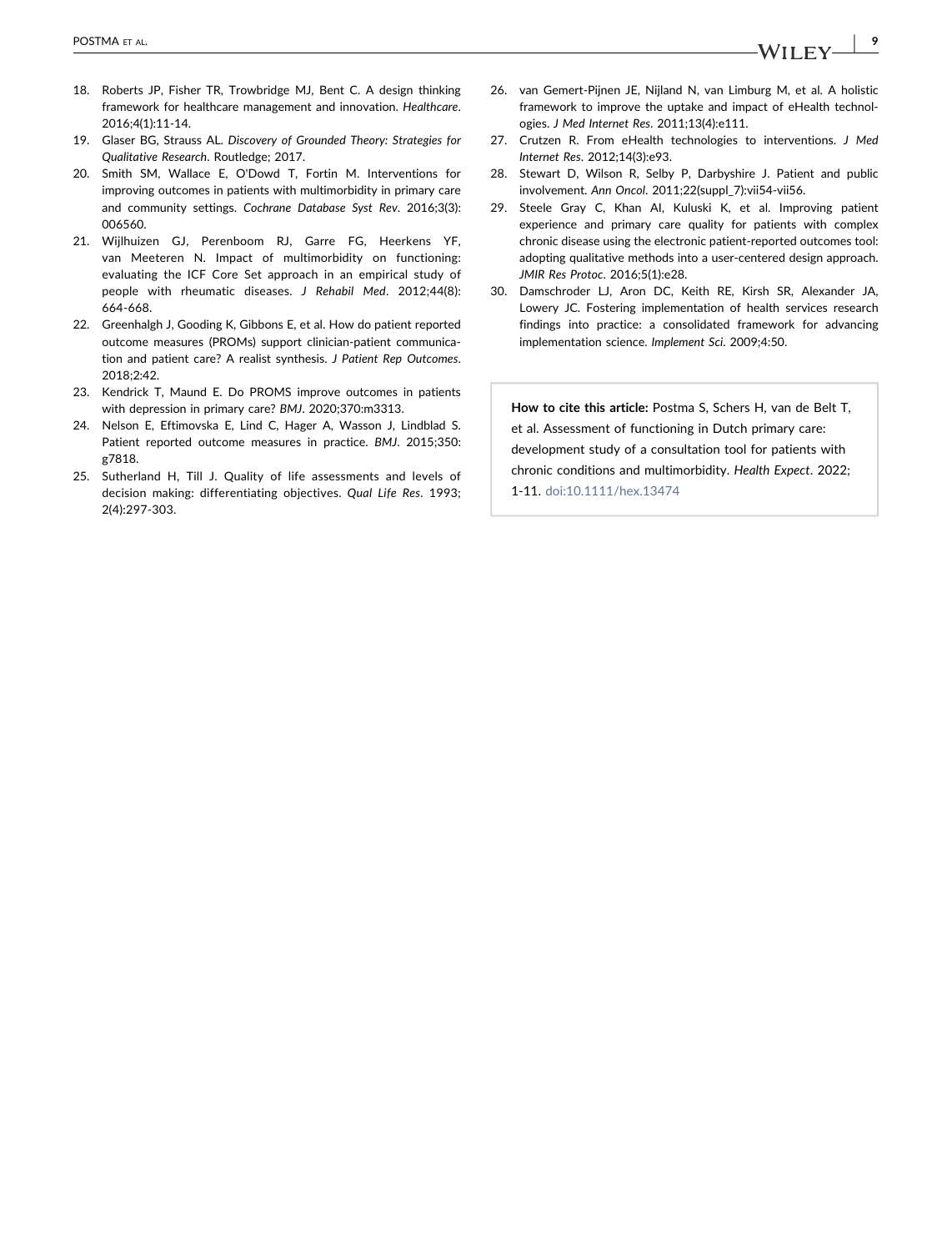## 10 | WILEY POSTMA ET AL.

## APPENDIX A

See Figures [A1](#page-9-0) and [A2](#page-10-0)

<span id="page-9-0"></span>



FIGURE A1 Five different feedback report templates